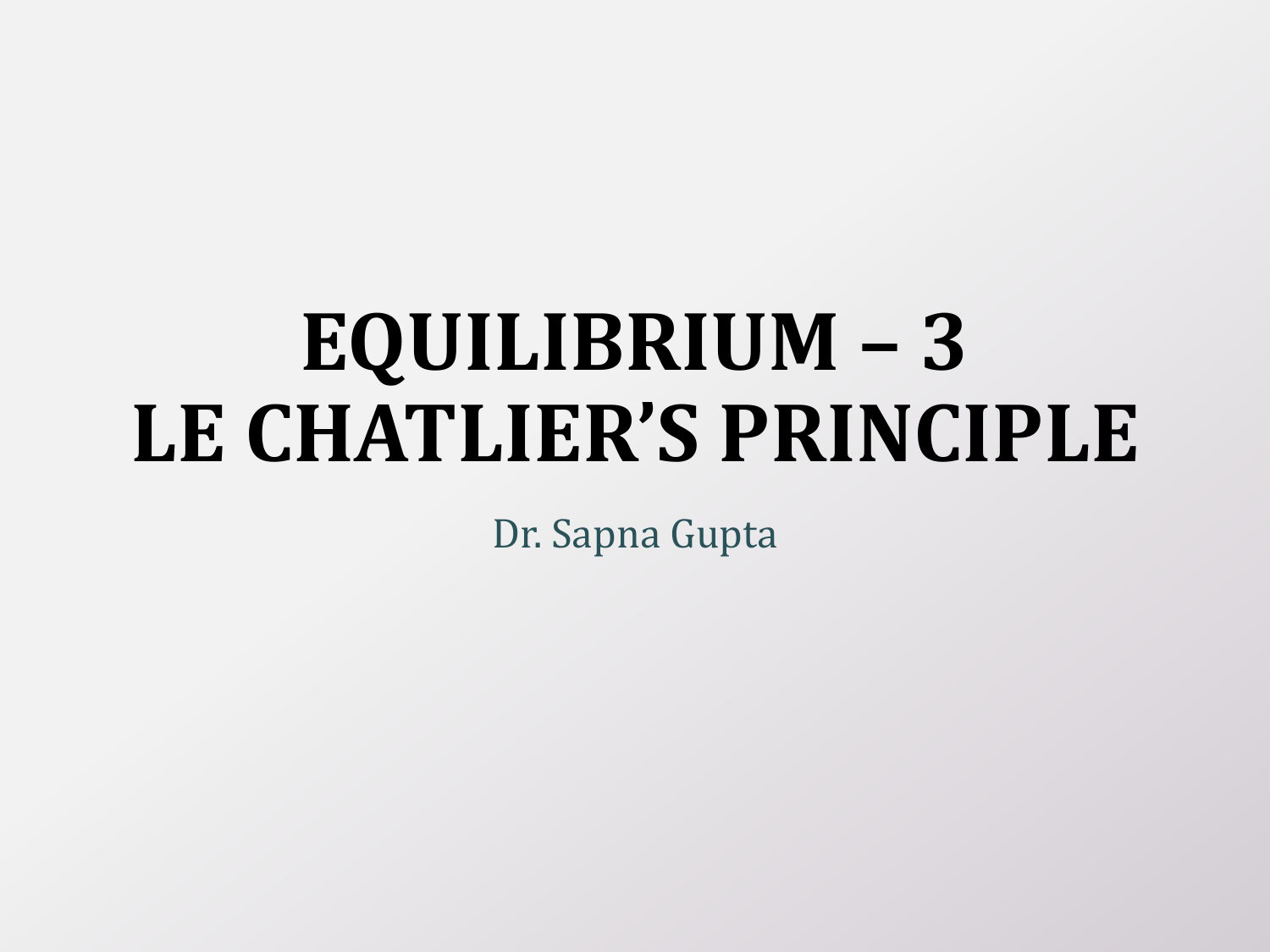# **FACTORS AFFECTING EQUILIBRIUM**

#### **Le Châtelier**'**s Principle**

When a system in chemical equilibrium is disturbed by a change in

- temperature,
- pressure, or
- concentration,

the system shifts in equilibrium in a way that tends to counteract this change of variable.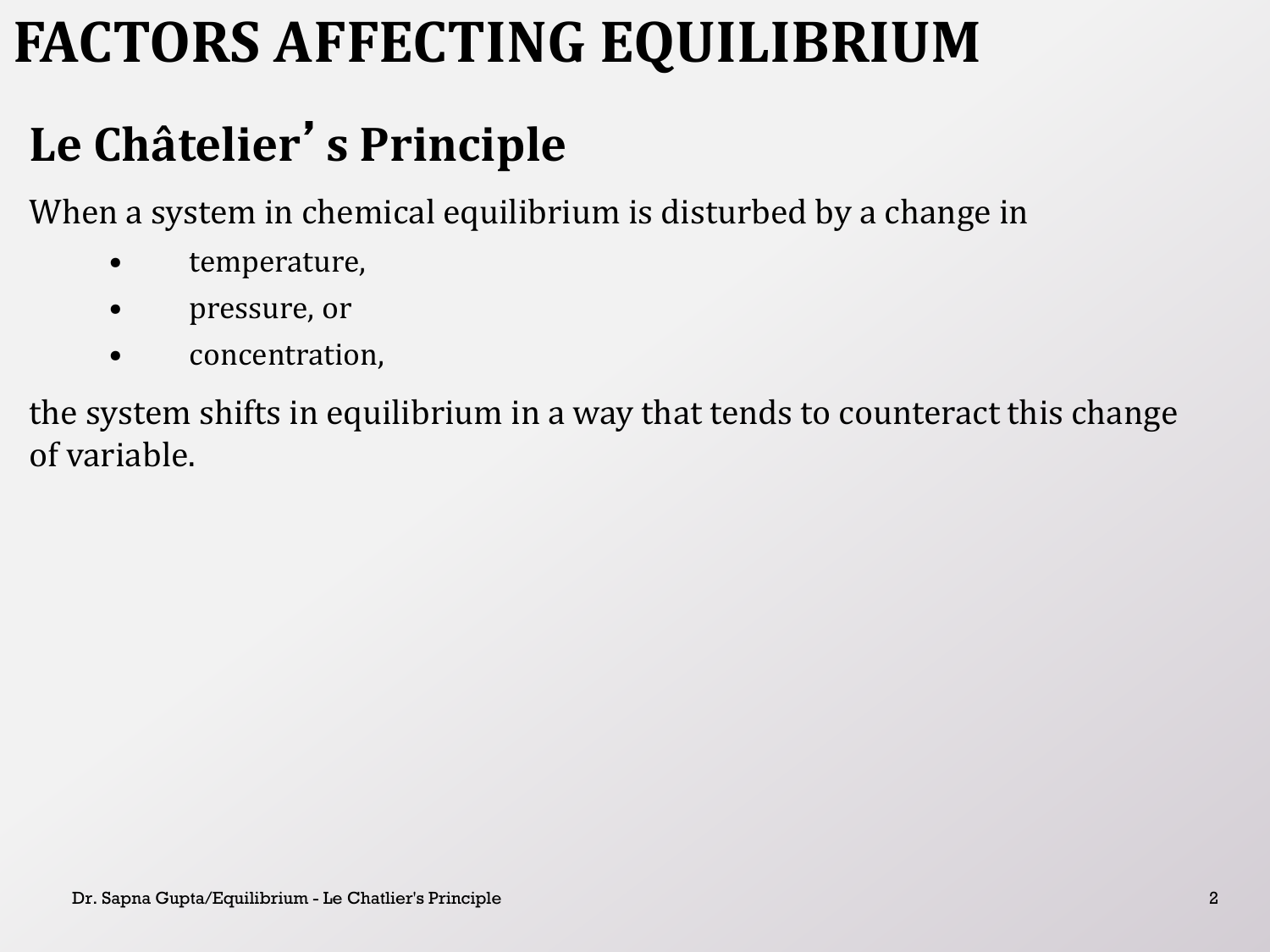### **EXAMPLE**

The following reaction is at equilibrium:

$$
COCl2(g)
$$
  $\longrightarrow$   $CO(g) + Cl2(g)$ 

- a. Predict the direction of reaction when chlorine gas is added to the reaction mixture.
- b. Predict the direction of reaction when carbon monoxide gas is removed from the mixture.

#### **Solution:**

- a. When we add Cl<sub>2</sub>, the reaction will shift in the reverse direction to use it. *Note*: reverse = left =  $\leftarrow$ .
- b.When we remove CO, the reaction will shift in the forward direction to produce it. *Note*: forward = right =  $\rightarrow$ .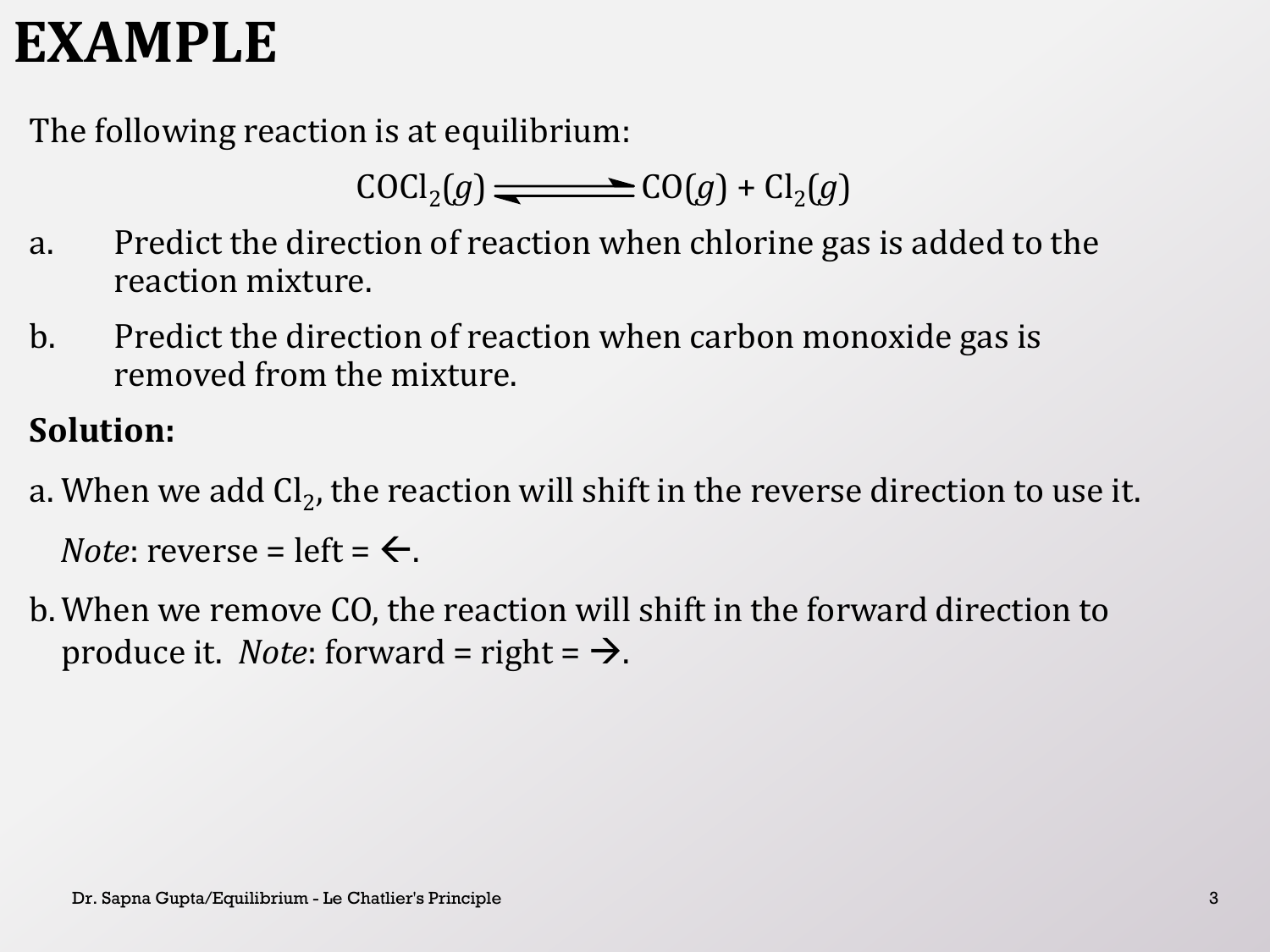# **EQUILIBRIUM OF GASES AND PRESSURE**

In case of gases, a change in the total pressure occurs because of a change in the *volume* of the reaction container.

#### **Three Possibilities:**

- 1. When the size of the container **decreases**, the overall pressure **increases**. The reaction will shift to reduce the pressure—that is, it will shift toward the side of the reaction with fewer gas molecules. (lower V -> higher  $P \Rightarrow$  low mols)
- 2. When the size of the container **increases**, the overall pressure **decreases**. The reaction will shift to increase the pressure—that is, it will shift toward the side with more gas molecules. (larger  $V \rightarrow$  lower  $P \Rightarrow$  more mols)
- 3. In the event that both sides of the equilibrium reaction have the **same number of moles of gas**, pressure has **no effect on the equilibrium.**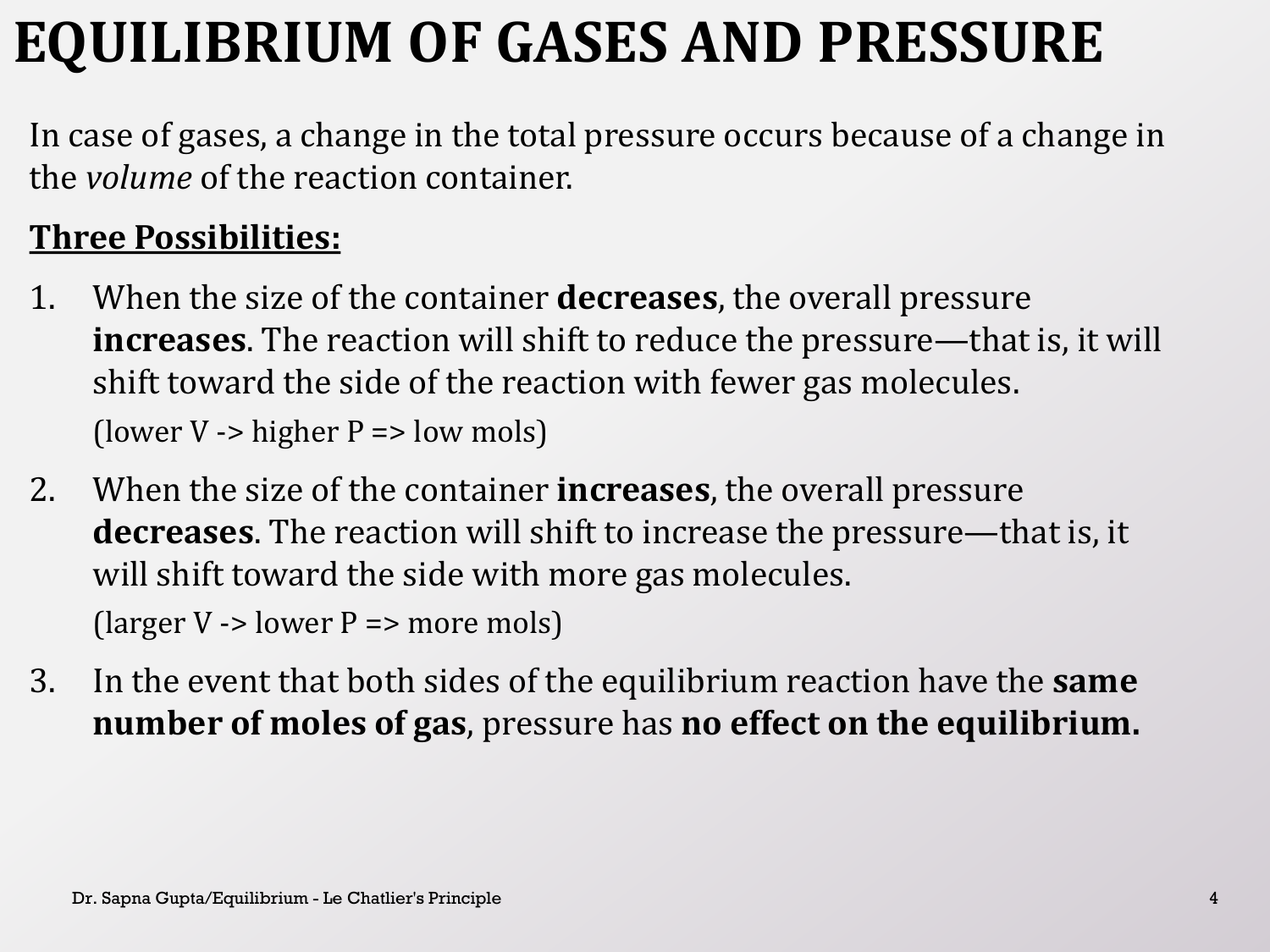### **EXAMPLE**

In which direction will each reaction shift when the volume of the reaction container is increased?

a.  $CO(g) + 2H_2(g)$   $\longrightarrow$   $CH_3OH(g)$ 

Shift to left because more mols on the left.

- b.  $2SO_2(g) + O_2(g) \implies 2SO_3(g)$ Shift to the left because more mols are on left.
- c.  $COCl<sub>2</sub>(g)$   $\longrightarrow$   $CO(g) + Cl<sub>2</sub>(g)$ Shift to the right because more mols on the right.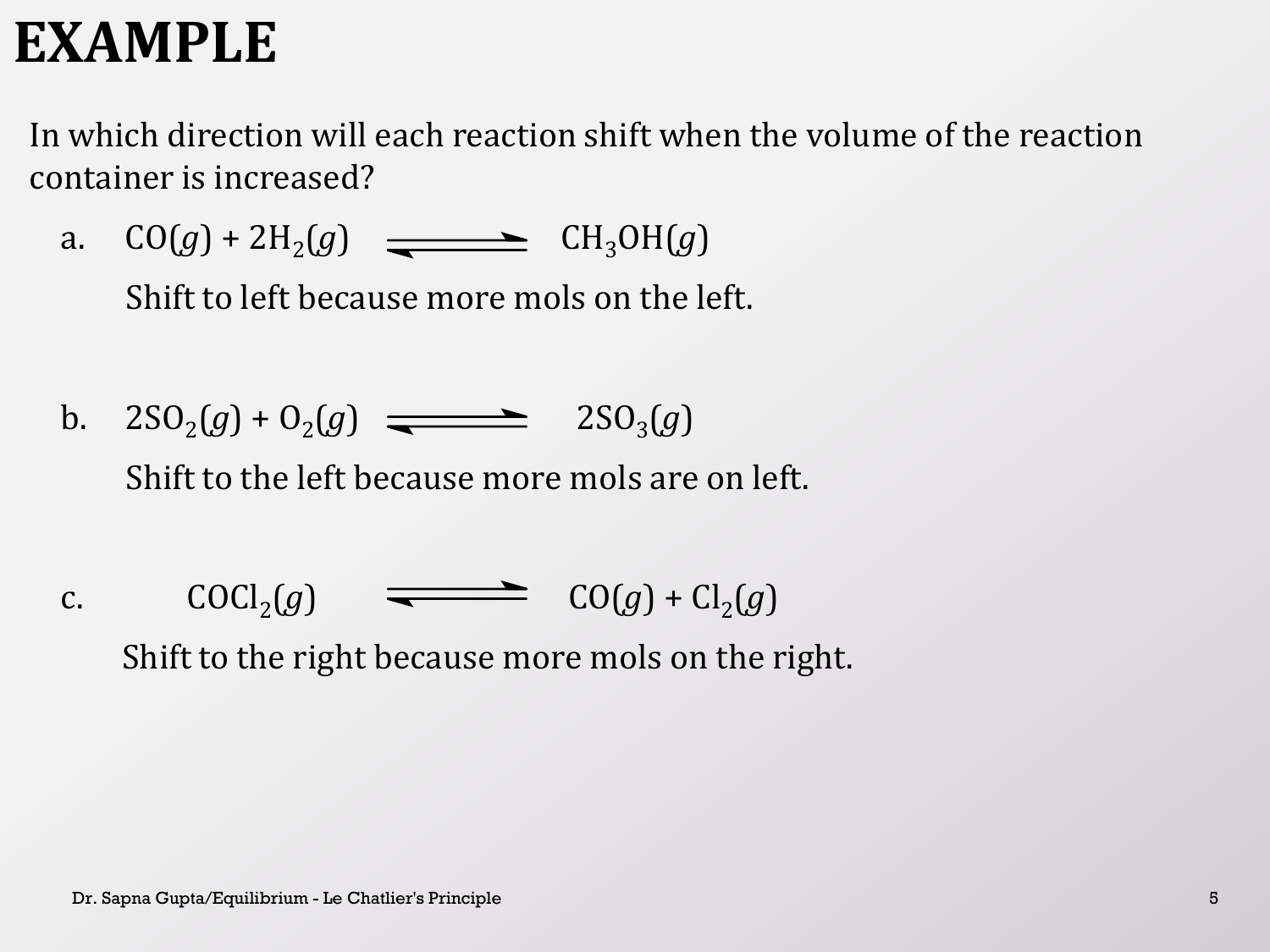# **EQUILIBRIUM AND ENTHALPY**

- Changing the temperature changes the value of the equilibrium constant.
- Changing the temperature can also cause a shift in the equilibrium.
- The direction of each of these changes depends on the sign of  $\Delta H^{\rm o}$ .
- Two Possibilities:

#### For an **endothermic reaction**,  $\Delta H^{\circ} > 0$  (positive), **heat is a reactant** so:

- Increasing temp adds heat to reactant so eq shifts forward.
- Decreasing temp removes heat from reactant to eq shifts to the left

#### For an **exothermic reaction**,  $\Delta H^{\circ} < 0$  (negative), **heat is a product** so:

- Increasing temp adds heat to product so eq shifts left.
- Decreasing temp removes heat from product so eq shifts forward.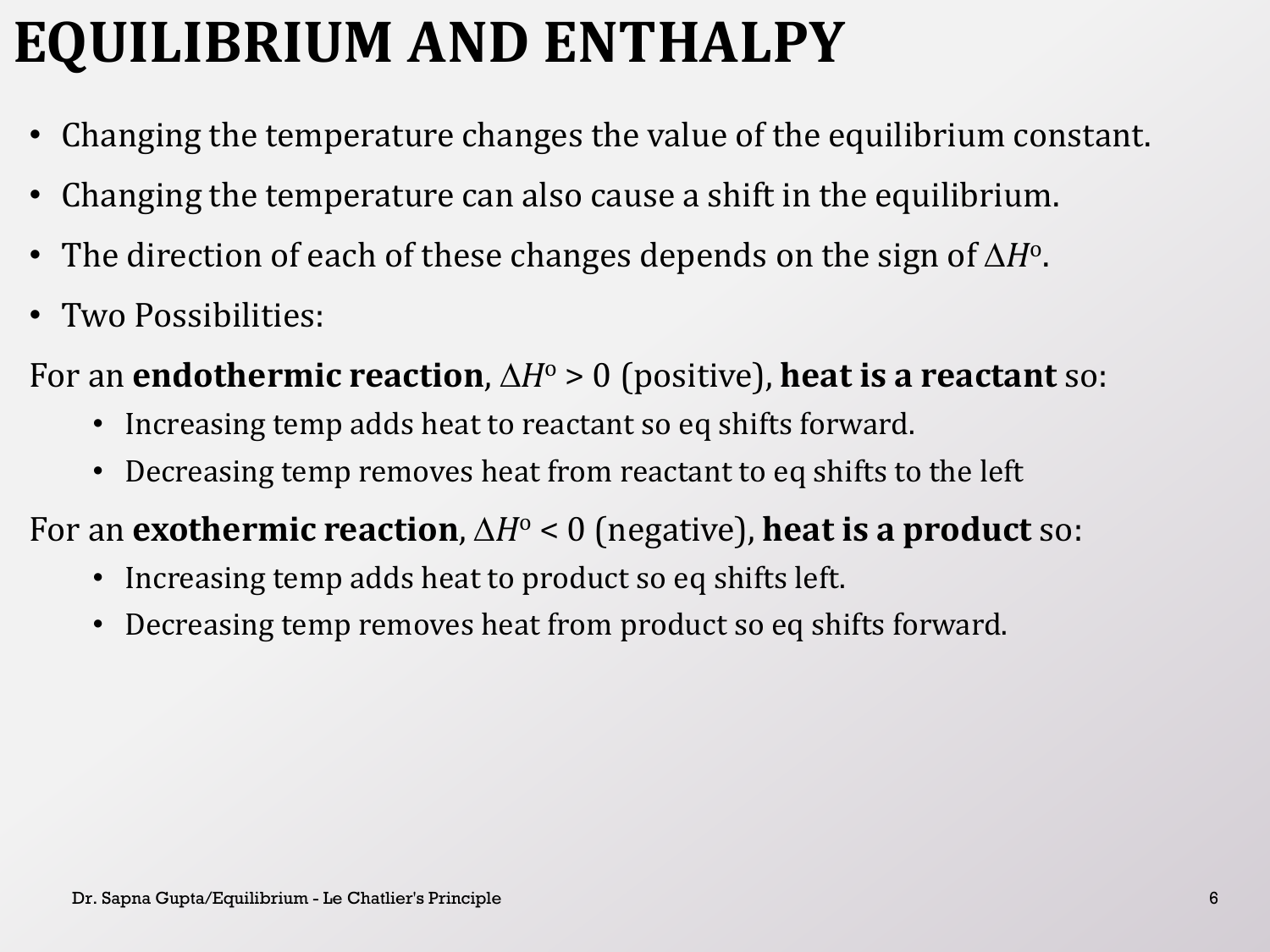### **EXAMPLE**

Given:  $2H_2O(g)$   $\implies$   $2H_2(g) + O_2(g)$ ;  $\Delta H^{\circ} = +484$  kJ Would you expect this reaction to be favorable at high or low temperatures? **Solution:**

Rewrite the reaction to include heat:

Heat +  $2H_2O(g) \implies 2H_2(g) + O_2(g)$ 

When heat is added, the reaction shifts forward = right =  $\rightarrow$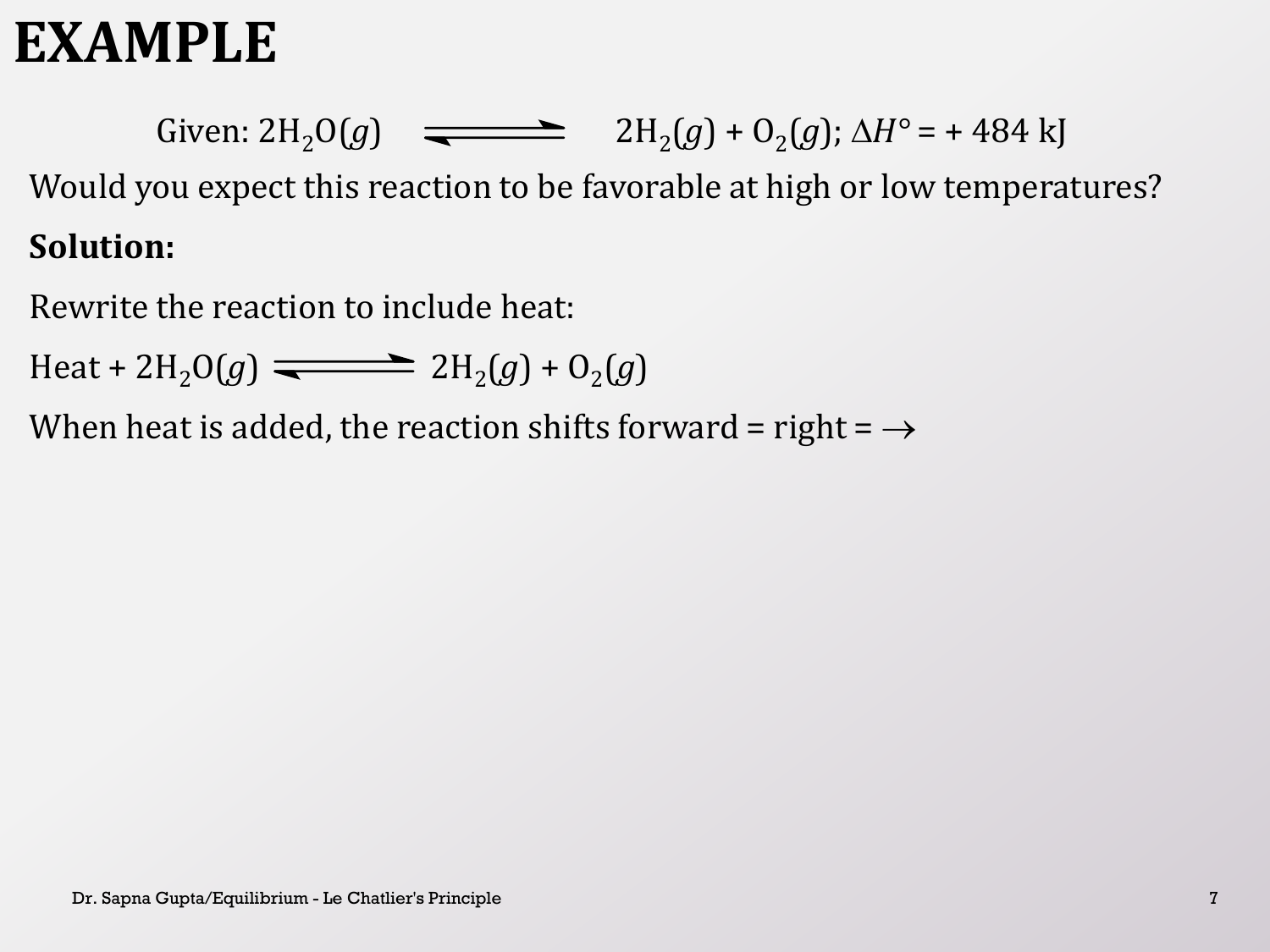# **ALL IN ALL**

| <b>Condition</b>       | <b>Increasing</b>                                                         | <b>Decreasing</b>                                        |
|------------------------|---------------------------------------------------------------------------|----------------------------------------------------------|
| Reactants              | shifts eq. forward.                                                       | shifts eq. to left.                                      |
| Products               | shifts eq. left.                                                          | shifts eq. to the right.                                 |
| Pressure/<br>Volume    | Increasing P/decreasing V:<br>shifts eq to less moles                     | Decreasing P/increasing V:<br>shifts eq to higher moles  |
| Heat                   | Endothermic: shift eq right<br>Exothermic: shift eq left                  | Endothermic: shift eq left<br>Exothermic: shift eq right |
| Catalyst               | No changeBoth forward and reverse reaction speed up                       |                                                          |
| Solids                 | No changeSolids don't affect equilibrium                                  |                                                          |
| Adding an<br>inert gas | No changeVolume changes for entire reaction system, not<br>just one side. |                                                          |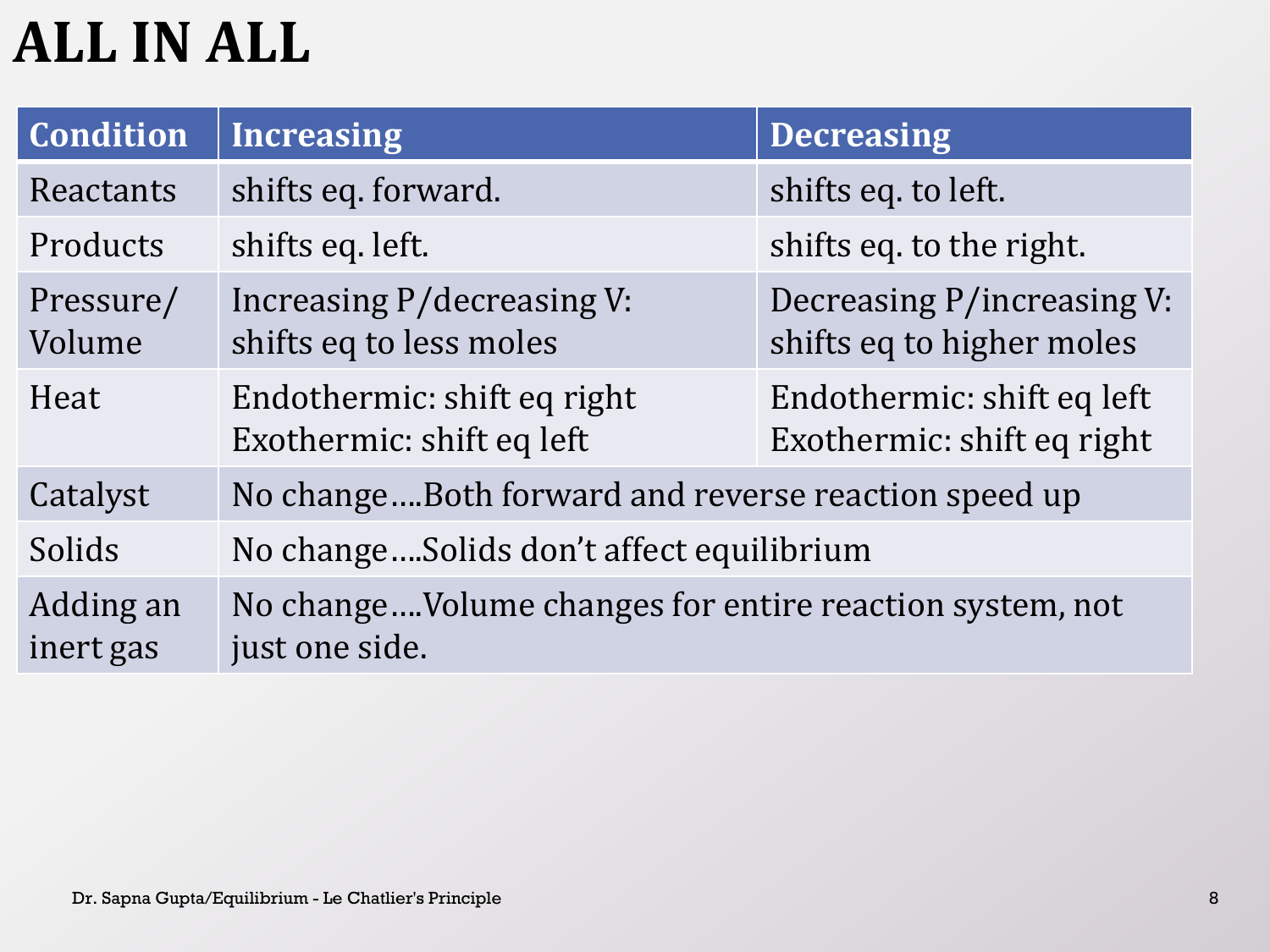### **EXAMPLE:**

Hydrogen is produced by the endothermic reaction,

$$
CH_4(g) + H_2O(g) \xrightarrow{\longrightarrow} CO(g) + 3H_2(g)
$$

Assuming the reaction is initially at equilibrium, indicate the direction of the shift (left, right, no change) if:

 $(a)H_2O(g)$  is removed. (b)The temperature is increased. (c)The quantity of Ni catalyst is increased. (d)An inert gas (e.g., He) is added. (e) $H_2(g)$  is removed. (f)The volume of the container is tripled. **LEFT RIGHT RIGHT RIGHT NO CHANGE NO CHANGE**